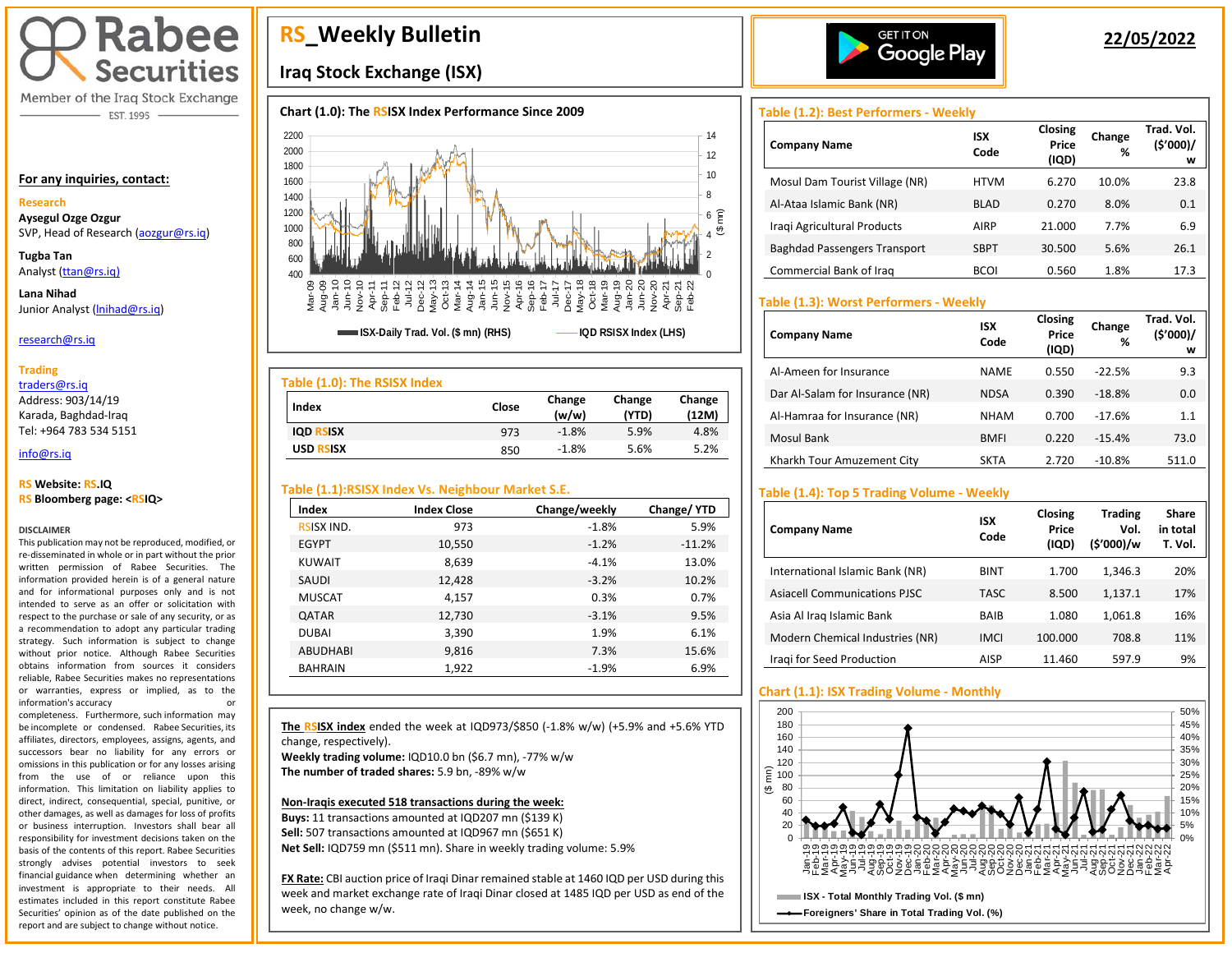



## **Weekly News from Iraq**

#### **Politics**

• Iraqi Shia cleric Muqtada al-Sadr said on Sunday that his Sadrist Movement will transition into the "national opposition" for at least 30 days to allow other parliamentary blocs to form the new government. He mentioned that he failed to form a "national majority government" due to increased pressure from both "inside and outside". (Bas News)

• President Barham Salih met, on Wednesday, with the outgoing US Ambassador Matthew Tueller on the occasion of the end of his mission in Iraq. President Salih commended the efforts made by Ambassador Tueller to develop Iraqi-American ties before his tenure comes to end in Iraq. There are close and deep relationships between Iraq and the USA, the two sides agreed, and thus it is imperative to strengthen these relations at every level, in the way that would most benefit both nations' citizens. (Presidency.iq)

• The US Ambassador to Iraq, Matthew Tueller, said during a conversation with journalists on Sunday that the absence of a law on energy resources and revenue sharing was responsible for the recent tension between Erbil and Baghdad. Tueller said a law on hydrocarbons and revenue sharing was never implemented following the creation of the Iraqi constitution in 2005. He called for a legislative solution to settle the dispute between the Kurdistan Region and the Iraqi federal government. (NRT tv)

• President Barham Salih met, on Wednesday, with the Swiss Ambassador to Iraq, Mr. Lukas Gasser. Iraqi-Swiss ties were discussed during the meeting, and the conversation focused on the need to develop these relations across all sectors. (Presidency.iq)

The media office of the presidency said in a statement "President Salih pointed out that joint international and regional cooperation to confront the immediate global challenges is a necessity, most notably the continuation of combating terrorism and extremism, addressing economic fluctuations and health crises, and confronting severe climate changes that pose a threat to all." (INA)

• President Barham Salih met with the Turkmen Front's Leader, Hassan Turan. During the meeting, the importance of bringing positions together to meet the various challenges faced by the country was discussed. Both leaders agreed that a solution for the lingering issues should be found by supporting further dialogue between all parties. (Presidency.iq)

• Prime Minister (PM) Mustafa Al-Kadhimi received, on Wednesday, the new Ambassador of Iran to Iraq, Muhammad Kazem Al-Sadeq, and his accompanying delegation. Al-Kadhimi stressed the depth of bilateral relations between Iraq and Iran, and the importance of expanding and developing areas of cooperation between the two countries in a manner that serves the interests of the two neighbor countries. (PMO.iq)

• Head of the Supreme Judicial Council, Faiq Zidan, discussed on Wednesday with Sudanese Ambassador Ahmed Ibrahim Hassan the possibility of signing a judicial memorandum of understanding between the two countries. (INA)

• Foreign Minister, Fuad Hussein, made a phone call with the Foreign Minister of Saudi Arabia, Prince Faisal bin Farhan, the Foreign Minister of Egypt, Sameh Shoukry, and the Foreign Minister of Algeria, Ramtane Lamamra. During the call, they discussed the coordination over the position regarding the voting on the draft resolution to suspend Russia's membership in the Human Rights Council. (Mofa.gov.iq)

• Foreign Minister Fuad Hussein met with the Moroccan Foreign Minister Nasser Bourita in Morocco on Friday and confirmed that the Moroccan embassy in Baghdad will open soon, according to a press statement. The two ministers, during their meeting held on the sidelines of the Ministerial Meeting of the Global Coalition to Defeat ISIS, confirmed the importance of developing the Iraqi-Moroccan relations, and called for activating the work of Iraqi-Moroccan committee to have its meetings held in Baghdad next July. (Iraqi News)

• The Iranian and Saudi foreign ministers are expected to meet in Iraq to discuss issues like the reopening of embassies and regional matters such as the Yemen crisis, Iranian lawmaker Javad Karimi Qoddusi said on Tuesday. (The Arab Weekly)

• PM Mustafa Al-Kadhimi dismissed Baghdad's mayor, Alaa Kadhim Maan, for failing to discharge his duties. (Shafaq N.)

• Kurdistan Region PM Masrour Barzani on Tuesday received outgoing Swiss Ambassador to Iraq and Jordan Lukas Gasser to discuss ways to strengthen ties between Erbil and Bern. (Bas News)

• President of the Kurdistan Democratic Party (KDP), Masoud Barzani, received on Sunday a Belgian diplomatic delegation led by Ambassador Filip Vanden Bulcke. During the meeting, both sides exchanged views on the lates developments in Iraq, the challenges faced by the political process, and the efforts to form the new government of Iraq. (Bas News)

#### **Economics**

• The Central Bank of Iraq announced Thursday an increase in its capital from IQD3.0 trln to IQD5.0 trln. This increase comes to enhance the results of its balanced policies with a conservative investment management, and to emphasize the importance of the bank's capital and its reflection on its financial position. The increase was made using part of the profits achieved by CBI in 2021. (CBI)

• The Board of Directors of the CBI decided to postpone the payment of installments and interests due related to initiatives given to the customers of the Agricultural and Industrial Banks until Dec. 31, 2024 with no objection to receiving them from those who wish to continue paying. (CBI)

• Iraq's representative in OPEC, Muhammad Saadoun, affirmed on Saturday that, OPEC agreed to increase Iraq's exports to 4.5 mn barrels, starting from the months of July, August, and September, and thus Iraq will reach the normal level of its reference production," noting that "the plans of the Ministry of Oil include a gradual increase and investing the increase granted by OPEC." (INA)

• PM Mustafa Al-Kadhimi chaired an economic meeting devoted to discussing the current financial and economic conditions in light of positive reports and indicators developed by the International Monetary Fund and the World Bank. (PMO.iq)

• An authorized source in the Central Bank of Iraq (CBI) warned against the spread of pages attributed to banks or non-bank financial institutions on social media platforms claiming to facilitate the granting of loans to citizens in return for sums of money, therefore, the CBI calls on the public not to deal with these pages, and to deal with banks and financial institutions licensed by the bank directly to avoid scams. (CBI)

• The Delegation of the European Union to Iraq marked Europe Day in Baghdad on Monday. An event that brought together partners, highlighted the country's vital agri-food sector and efforts that support its sustainable development. (Iraq Business News)

• Iraq and Jordan are to appoint a consultant to draw up terms of reference and other documentation for the new "economic city project" to be established along their joint border. (Iraq Business News)

• The Turkish Ambassador to Baghdad, Ali Reza Gunay, expressed concern over the expected decline in his country's water storage in 2030. Gunay said in a press conference he held in Baquba, that his visit to Diyala governorate aims to support investment and development, adding that Turkish companies are awaiting the governor's approval to begin implementing "huge" investment projects in the governorates. (Shafaq News)

#### **Economics (Continued)**

• Dubai-based air and travel services provider dnata has announced significant expansion of its operations in Erbil. The company opened a new, advanced cool chain facility and a bus maintenance facility for its state-of-the-art bussing fleets at Erbil International Airport, which together represent a total investment of \$3.5 mn. Dnata has also announced that it would invest an additional \$14 mn and add a 16,000 m<sup>2</sup> cargo warehouse to its infrastructure in Iraq. The three new facilities will create up to 100 local jobs with dnata. (Iraq Business News)

İ

 $\overline{\phantom{a}}$ 

• Chinese companies will build a massive 'Science City' in Iraq under a landmark oil-for-projects agreement signed with Baghdad in 2019, the official daily Alsabah has said. The project is located in the Northern Nineveh Governorate and will also comprise shopping malls, swimming pools, parks and other facilities, the paper said. (Zawya)

• The United Nations Security Council has removed Iraq's state-owned Al-Rasheed Bank from its Sanctions List. Authorities in the United Kingdom have also confirmed that the bank has been removed from the consolidated list and is no longer subject to an asset freeze. (Iraq Business News)

• Kurdistan Region PM Masrour Barzani on Monday received a delegation from the International Finance Corporation, discussing opportunities to implement joint projects with the private sector. The sides exchanged views on the enhancing prospects for coordination and cooperation with the KRG, PM Barzani's office said. (Bas News)

• A roundtable meeting chaired by United Kingdom's Ambassador to Iraq, Mark Bryson, in partnership with UNDP and the Ministry of Environment, discussed with Basra locals about the decreased water flow from neighboring countries, water management, and water pollution. (Iraqi News)

#### **Iraq Stock Exchange**

• The Iraqi Securities Authority, represented by its Chairman Hassan Hammoud Al-Akaili, participated in the sixteenth annual meeting of the Federation of the Arab Securities Authority in Muscat, Sultanate of Oman, to cooperate in the development of Arab financial markets by upgrading aspects legislative and regulatory. The Iraq Stock Exchange, represented by the Chairman of the Board of Governors, Thaer Al-Mukhtar, signed a memorandum of understanding with the Muscat Securities Exchange represented by the President Executive Director Haitham Al-Salmi, with the aim of developing relations and enhancing cooperation between the two parties. (INA)

#### • **Cross transactions:**

440 bn shares of Trans Iraq Bank for Investment (BTRI) on May 16 (valued at IQD440 mn), which represent 0.2% of BTRI's capital.

• ISX will suspend trading of Al-Mansour Bank (BMNS) starting Jun. 5 due to the AGM that will be held on Jun. 8 to discuss and approve 2021 annual financial statements, dividend distribution, withholding expansion reserve, and allocating 1% of the profit for social purposes.

• ISX suspended trading of Mamoura Real-estate Investment (SMRI) starting May 15 due to the AGM that was held on May 18 to discuss and approve 2021 annual financial statements and dividend distribution.

• New shares of Ameen Al-Iraq Islamic Bank (BAME) from the capital increase from IQD150 bn to IQD200 bn through 33.3% rights issue resumed trading on May 16.

• ISX suspended trading of Al-Ameen Financial Investment (VAMF) starting May 18 due to the AGM that will be held on May 23 to discuss and approve 2021 annual financial statements.

• Union Bank of Iraq (BUOI) will resume trading on May 22 after being suspended from trading for its AGM (May 14) in which they discussed and approved 2020 and 2021 annual financial statements.

• Mansour Hotel (HMAN) will resume trading on May 22 after being suspended from trading for its AGM (May. 9) in which they discussed and approved 2020 annual financial statements.

• New shares of Al-Ameen Insurance (NAME) from the capital increase to IQD4.69 bn through 18.8% rights issue and 4.0% bonus issue will resume trading on May 22.

• ISX will suspend trading of Middle East Producing & Marketing – Fish (AMEF) starting May 22 due to the GA that will be held on May 26 to elect five original and five alternative board members.

• ISX will suspend trading of Trans Iraq Bank for Investment (BTRI) starting Jun. 6 due to the AGM that will be held on Jun. 9 to discuss and approve 2021 annual financial statements, dividend distribution and writing off an amount of IQD2.1 bn from provision for doubtful debts' account.

• ISX will suspend trading of Al-Ameen Estate Investment (SAEI) starting Jun. 12 due to the AGM that will be held on Jun. 15 to discuss and approve 2021 annual financial statements.

• Ishtar Hotel (HISH) announced to start distributing the first round of cash dividends for the year 2017 for the shareholders who own 20 mn shares or less.

• Ready-Made Clothes (IRMC) invited its shareholders to subscribe on 1.6 bn shares starting May 29 from the capital increase to IQD3.2 bn through 100% rights issue. Subscription period is no less than 30 days and no more than 60 days.

#### **Table (1.5): Financial Statement Announcements (this week)**

| Sector / Company Name            | <b>ISX Code</b> |              | Profit (Loss) Before Tax (IQD '000) |                     | Profit (Loss) Before Tax (\$) |           |                |  |  |  |
|----------------------------------|-----------------|--------------|-------------------------------------|---------------------|-------------------------------|-----------|----------------|--|--|--|
|                                  |                 | 3M21         |                                     | 3M22 Y/Y Change (%) | 3M21                          | 3M22      | Y/Y Change (%) |  |  |  |
| <b>Banking Sector</b>            |                 |              |                                     |                     |                               |           |                |  |  |  |
| National Bank of Iraq            | <b>BNOI</b>     | 5.040.584    | 12.628.208                          | 151%                | 3.442.401                     | 8.556.917 | 149%           |  |  |  |
| Trust International Islamic Bank | <b>BTRU</b>     | $-1.077.550$ | 1.018.592                           |                     | $-735.899$                    | 690.202   |                |  |  |  |
| <b>Industry Sector</b>           |                 |              |                                     |                     |                               |           |                |  |  |  |
| Iraqi For Tufted Carpets         | <b>IITC</b>     | 871.713      | 226.269                             | $-74%$              | 595.325                       | 153.321   | $-74%$         |  |  |  |
| Modern Chemical Industries       | <b>IMCI</b>     | $-12.721$    | $-18.410$                           |                     | $-8.688$                      | $-12.475$ |                |  |  |  |
| Average IQD/US\$*                |                 |              |                                     |                     | 1.464                         | 1.476     | 1%             |  |  |  |

*Source: Iraq Stock Exchange (ISX), Iraqi Securities Commission (ISC), Rabee Securities (RS)*

*\* We calculate average IQD/US\$ by calculating the average market price of IQD*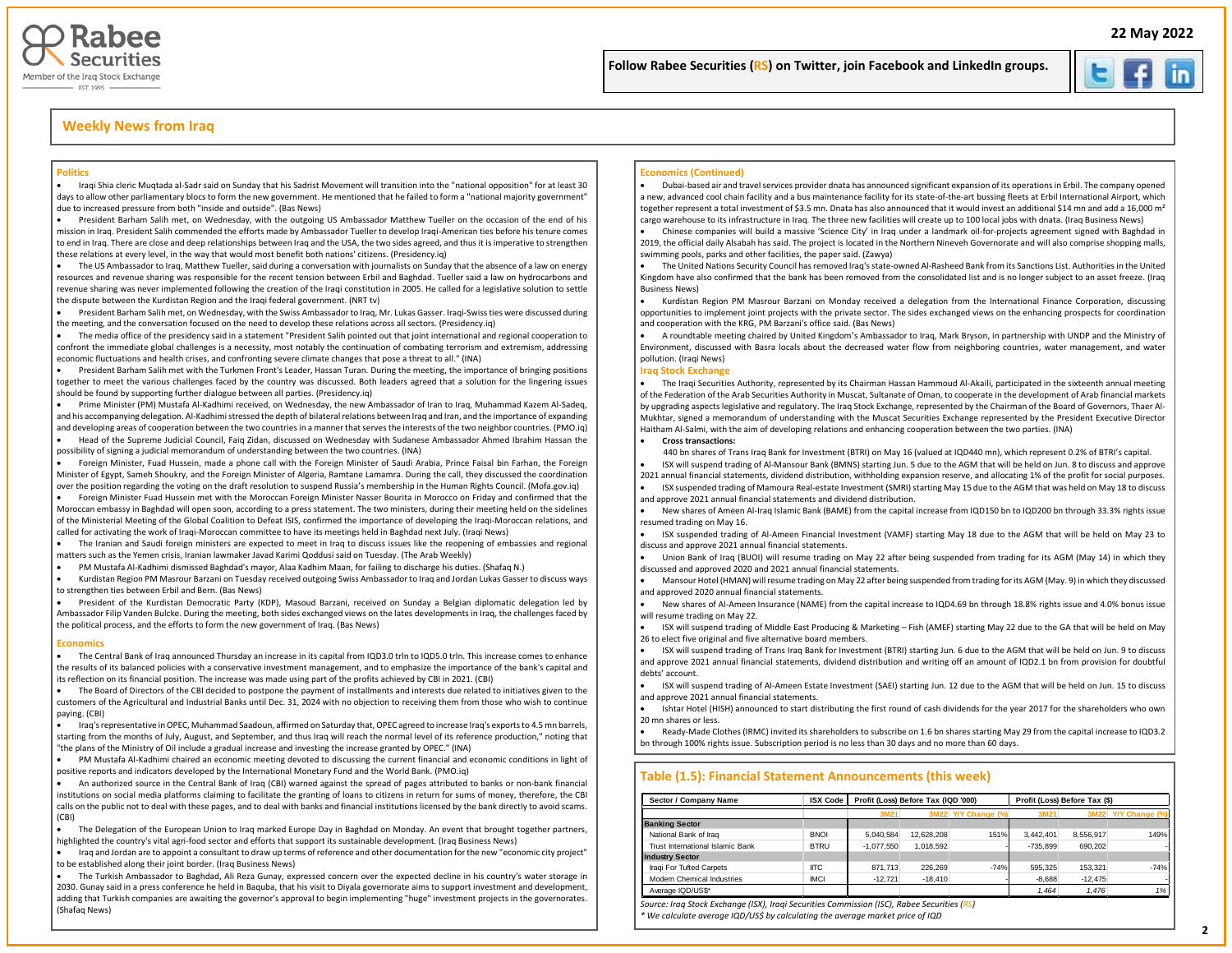

## **Weekly Charts and Tables**

## **Table (1.6): Iraq Stock Exchage (ISX) Dividend Yields**

| Iraq Stock Exchange (ISX) - Dividend Yields                                           |      |      |      |      |                               |
|---------------------------------------------------------------------------------------|------|------|------|------|-------------------------------|
|                                                                                       | 2018 | 2019 | 2020 | 2021 | Last Twelve-<br><b>Months</b> |
| Average Dividend Yield (%) of All ISX Stocks                                          | 1.5% | 1.1% | 0.9% | 0.7% | 0.6%                          |
| Average Dividend Yield (%) of Non-Zero Dividend Yields of ISX Stocks                  | 5.2% | 4.8% | 4.8% | 4.3% | 4.1%                          |
| Average Dividend Yield (%) of All Top-20 ISX Stocks (by Mcap)                         | 2.2% | 1.7% | 2.1% | 1.0% | 0.9%                          |
| Average Dividend Yield (%) of Non-Zero Dividend Yields of Top-20<br><b>ISX stocks</b> | 4.8% | 3.8% | 4.8% | 7.0% | 5.7%                          |

*\*As of Today*

*Note: While calculating the dividend yields for the ISX for different periods, we grouped the ISX listed companies based on the date when the shares resumed trading following the dividend distribution decision taken in the AGM.* 

### **Table (1.7): Recent Dividend Distributions by ISX Listed Companies**

| <b>Company Name</b>                     | <b>ISX</b>  | Ex-dividend Ex-dividend |             | <b>Dividend</b> | Dividend |
|-----------------------------------------|-------------|-------------------------|-------------|-----------------|----------|
|                                         | Code        | date                    | date price  |                 | Yield    |
|                                         |             |                         | (IQD/share) | (IQD/share)     | (%)      |
| Iraqi Agr. Products Marketing Meat      | <b>AIPM</b> | 04/02/2021              | 4.60        | 0.050           | 1.1%     |
| Iraqi Agricultural Products             | AIRP        | 23/12/2020              | 12.65       | 0.500           | 4.0%     |
| Iraqi for Seed Production               | <b>AISP</b> | 04/07/2021              | 11.60       | 0.600           | 5.2%     |
| Middle East Producing & Mark. - Fish    | <b>AMEF</b> | 02/05/2021              | 11.45       | 0.050           | 0.4%     |
| Commercial Bank of Irag                 | <b>BCOI</b> | 21/01/2021              | 0.43        | 0.025           | 5.8%     |
| Al-Mansour Bank                         | <b>BMNS</b> | 20/06/2021              | 0.58        | 0.060           | 10.3%    |
| National Bank of Iraq                   | <b>BNOI</b> | 11/03/2021              | 0.87        | 0.080           | 9.2%     |
| Al-Taif Islamic Bank                    | <b>BTIB</b> | 15/07/2021              | 1.00        | 0.000056        | 0.000056 |
| Trust International Islamic Bank        | <b>BTRU</b> | 23/03/2022              | 0.35        | 0.010           | 2.9%     |
| <b>Baghdad Hotel</b>                    | <b>HBAG</b> | 27/03/2022              | 8.80        | 0.280           | 3.2%     |
| <b>Baghdad Hotel</b>                    | <b>HBAG</b> | 08/12/2020              | 8.00        | 0.500           | 6.3%     |
| <b>Babylon Hotel</b>                    | <b>HBAY</b> | 01/11/2021              | 84.00       | 1.750           | 2.1%     |
| National for Tourist Investments        | <b>HNTI</b> | 26/04/2021              | 8.19        | 0.190           | 2.3%     |
| <b>Baghdad Soft Drinks</b>              | <b>IBSD</b> | 17/04/2022              | 4.72        | 0.250           | 5.3%     |
| <b>Baghdad Soft Drinks</b>              | <b>IBSD</b> | 25/02/2021              | 4.60        | 0.200           | 4.3%     |
| <b>Al-Khazer Construction Materials</b> | <b>IKHC</b> | 01/09/2021              | 0.80        | 0.100           | 12.5%    |
| AL-Kindi of Veterinary Vaccines Drugs   | <b>IKLV</b> | 01/06/2021              | 1.60        | 0.020           | 1.3%     |
| Ready Made Clothes                      | <b>IRMC</b> | 30/11/2021              | 14.06       | 0.070           | 0.5%     |
| Ready Made Clothes                      | <b>IRMC</b> | 05/01/2021              | 10.73       | 0.070           | 0.7%     |
| Al-Ameen Estate Investment              | <b>SAEI</b> | 22/06/2021              | 0.77        | 0.030           | 3.9%     |
| <b>Baghdad Passengers Transport</b>     | <b>SBPT</b> | 09/08/2021              | 29.61       | 1.400           | 4.7%     |
| <b>Asiacell Communications PJSC</b>     | <b>TASC</b> | 27/09/2021              | 9.42        | 0.700           | 7.4%     |

*Note:According to Iraqi securities rules, the ex-date is the last trading session before the Annual General Assembly Meeting (AGM). Shareholders who own the shares before or at the market close on the ex-date have the right to receive dividend and/or bonus shares and participate in the rights issue at the book value. We calculate dividend yields by dividing dividend per share to the closing price before the AGM.*

*Source: Iraq Stock Exchange (ISX), Iraqi Securities Commission (ISC), Rabee Securities (RS)*



#### **Table (1.8): Iraq's International Bonds**

|      | 2023 Eurobond (Coupon rate: 6.75%,<br>2 times per year, Issue Vol.: \$1.0 bn) | 2028 Eurobond (Coupon rate: 5.80%,<br>2 times per year, Issue Vol.: \$2.7 bn) |
|------|-------------------------------------------------------------------------------|-------------------------------------------------------------------------------|
|      | Price                                                                         | Price                                                                         |
| Last | 98.4                                                                          | 92.0                                                                          |
|      | *As of May 19, 2022, Source: Börse Frankfurt (Frankfurt Stock Exchange)       |                                                                               |

**Recent Data for Public Budget, Inflation, Net Foreign Assets of CBI and Iraq Banking Sector B/S Performance**

#### **Public Budget (in March 2022):**

Public budget revenues: +102% y/y to IQD34.9 trln (around \$23.7 bn) Public budget expenses: +35% y/y to IQD23.5 trln (around \$16.0 bn) Public budget recorded an IQD11.4 trln (around \$7.8 bn) surplus in March 2022 compared to recording an IQD131.7 bn (around \$90.2 mn) deficit in March 2021. (Source[: MoF website\)](http://mof.gov.iq/obs/ar/Pages/obsDocuments.aspx)

**Annual Inflation (March 2022):** +5.2% (y/y change).

**Net Foreign Assets of CBI (as of Apr. 21, 2022):** IQD101.1 trln (\$69.3 bn), +8.7% ytd.

#### **Iraq Banking Sector (As end of February 2022)**

**Total Assets:** IQD159.9 trln (\$18.8 bn), -0.3% ytd.

**Total Deposits**: IQD96.7 trln (\$65.8 bn), +0.6% ytd.

-Saving and fixed deposits: IQD26.2 trln (\$17.8 bn), +1.5% ytd.

-Current deposit accounts: IQD70.5 trln (\$48.0 bn), -2.4% ytd (constituted 72.9% of total banking sector deposits).

**Total Cash Credit Extended by Commercial Banks:** IQD52.5 trln (\$35.7 bn), -0.8% ytd.

-Private sector cash credits: -1.0% ytd to IQD29.3 trln (\$19.9 bn) (constituted 55.7% of total banking sector credits). (Source: CBI - [Economic and Statistic Data Website\)](https://cbiraq.org/)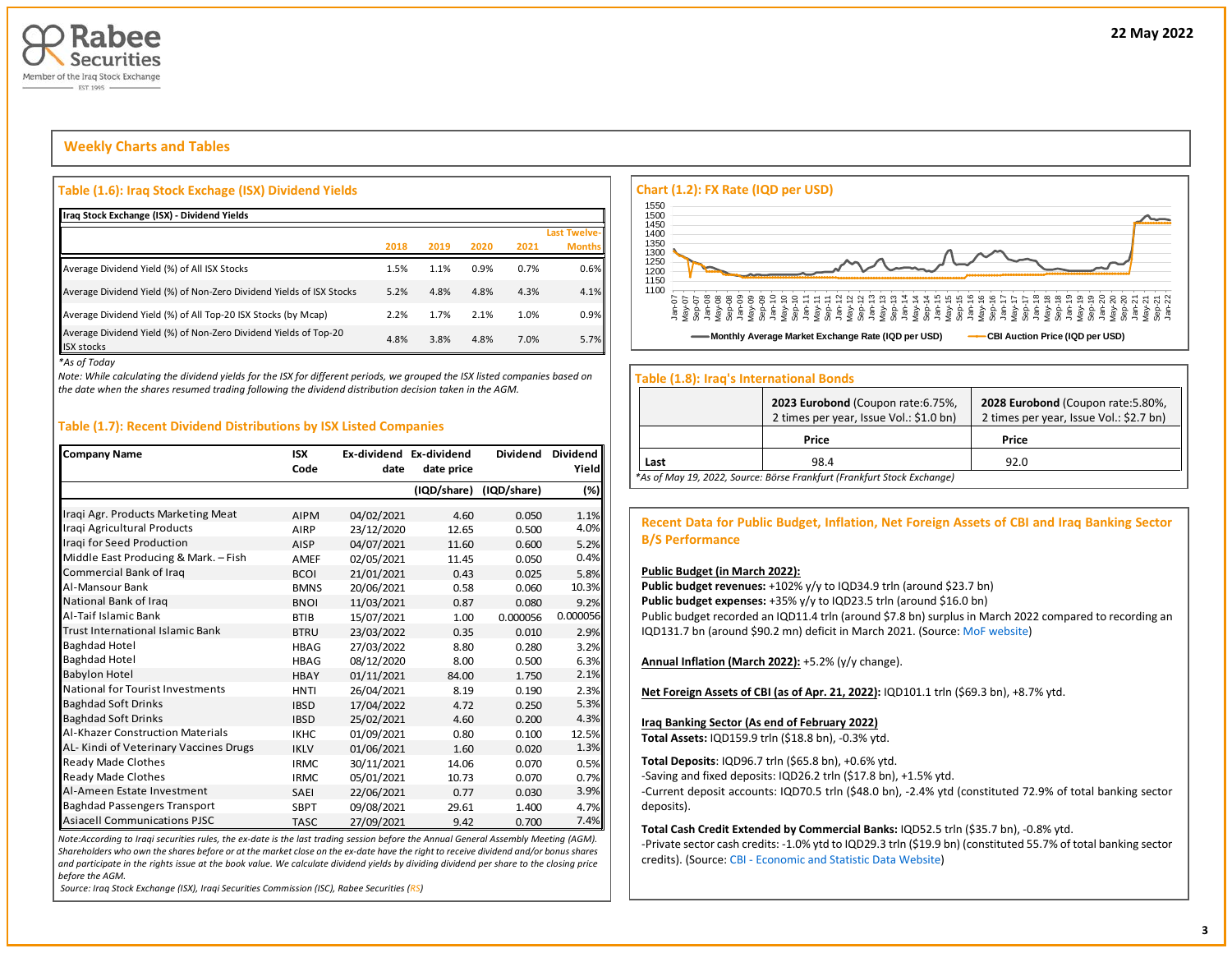## **Weekly Transactions in Brief**

### **Table (1.9): Performance of Traded Shares**

| rabie                                                     |             | વ∙<br><b>Shares</b>    |         |                  |                   |       |                |                          |                     |                  |                          |                  |             |                                 |      |      |             |                               |                      |             |                       |           |             |
|-----------------------------------------------------------|-------------|------------------------|---------|------------------|-------------------|-------|----------------|--------------------------|---------------------|------------------|--------------------------|------------------|-------------|---------------------------------|------|------|-------------|-------------------------------|----------------------|-------------|-----------------------|-----------|-------------|
|                                                           | ISX         | <b>Paid-in Capital</b> |         | Closing<br>Price | <b>Market Cap</b> |       | Weekly Chg.    | <b>YTD Chg</b>           | <b>Trading Vol.</b> | Last             |                          | P/E              |             |                                 | P/BV |      |             | Profit Before Tax (IQD<br>mn) |                      |             | BV (IQD mn)           |           | <b>Note</b> |
|                                                           | Code        | (IQD mn) (\$ mn)       |         | (IQD)            | (IQD mn) (\$ mn)  |       | (%)            | (%)                      | (IQD'000)           | Fin.*            |                          |                  |             | FY19 FY20 Last* FY19 FY20 Last* |      |      | <b>FY19</b> | <b>FY20</b>                   | Last*                | <b>FY19</b> | <b>FY20</b>           | $Last*$   |             |
| <b>Telecom Sector</b>                                     |             |                        |         |                  |                   |       |                |                          |                     |                  |                          |                  |             |                                 |      |      |             |                               |                      |             |                       |           |             |
| <b>Asiacell Communications PJSC</b>                       | <b>TASC</b> | 310,000                | 208.8   | 8.50             | 2,635,000 1,774.4 |       | $-1.2%$        | 13.5%                    | 1,688,632           | <b>FY21</b>      | 15.6                     | 9.3              | 7.9         | 2.0                             | 1.8  |      |             | 1.8 227,837 226,395 378,753   |                      | 1,372,302   | 1,292,856             | 1,501,087 |             |
| Al-Khatem Telecoms                                        | <b>TZNI</b> | 1,829,783              | 1,232.2 | 2.35             | 4,299,989 2,895.6 |       |                | 2.2%                     | 328                 | 9M21             | 57.3                     | 41.4 61.1        |             | 2.3                             | 1.8  |      |             | 1.8 101,841 124,042           | 54,480               | 1,958,556   | 2,428,860             | 2,382,339 |             |
| Total                                                     |             | 2,139,783              | 1,441   |                  | 6,934,989 4,670.0 |       |                |                          | 1,688,960           |                  |                          |                  |             |                                 |      |      |             | 329,678 350,437 433,233       |                      | 3,330,858   | 3,721,716             | 3,883,426 |             |
|                                                           |             |                        |         |                  |                   |       |                |                          |                     |                  |                          |                  |             |                                 |      |      |             |                               |                      |             |                       |           |             |
| <b>Banking Sector</b>                                     | <b>BAAI</b> | 250,000                | 168.4   |                  | 287,500           | 193.6 |                |                          | $\Omega$            | 9M21             |                          |                  |             | 1.2                             | 12   | 1.2  | 384         | 358                           |                      | 249,150     | 249,510               | 248,004   |             |
| Al-Arabiya Islamic Bank (NR)<br>Asia Al Iraq Islamic Bank | BAIB        | 250,000                | 168.4   | 1.15<br>1.08     | 270,000           | 181.8 | ٠              |                          | 1,576,800           |                  | m.d.<br>FY21 807.6 299.0 | m.d.             | n.v.<br>n.v | 0.7                             | 1.4  | 1.1  | 160         | 850                           | $-1,361$<br>$-1,056$ | 148,513     | 149,235               | 248,179   |             |
| Ameen Al-Iraq Islamic Bank (NR)                           | BAME        | 200,000                | 134.7   | 1.00             | 200,000           | 134.7 |                |                          | $\Omega$            | FY21             | n.a                      | n.v.             | n.a.        | n.a.                            | 1.0  | n.a. | -730        | $-1,943$                      | 18                   | 99,172      | 97,228                | 150,040   |             |
| Al-Ansari Isl. Bank for Inv.&Fin. (NR)                    | <b>BANS</b> | 250,000                | 168.4   | 1.00             | 250,000           | 168.4 | $\overline{a}$ |                          | $\Omega$            | FY21             | n.a                      | n.a.             | n.a.        | n.a.                            | n.a. | n.a. | $-932$      | 1,337                         | 428                  | 243,419     | 243,777               | 244,984   |             |
| Ashur International Bank                                  | <b>BASH</b> | 250,000                | 168.4   | 0.43             | 107.500           | 72.4  | $-2.3%$        | $-2.3%$                  | 543                 | 9M21             | 12.9                     | 4.7              | 11.2        | 0.2                             | 0.3  | 0.4  | 5.675       | 19.271                        | 9.884                | 258,681     | 273,564               | 281,735   |             |
| Babylon Bank                                              | <b>BBAY</b> | 250,000                | 168.4   | 0.10             | 25,000            | 16.8  | $\sim$         | $\sim$                   | $\mathbf{0}$        | 3M22             | 20.8                     | n.v.             | n.v         | 0.1                             | 0.1  | 0.1  | 1,581       | $-6,864$                      | 459                  | 273,170     | 251,848               | 257,255   | Suspend/ISC |
| Bank of Baghdad                                           | <b>BBOB</b> | 250,000                | 168.4   | 1.23             | 307,500           | 207.1 | $-1.6%$        | 19.4%                    | 189.577             | 3M22             | 10.3                     | 5.1              | 10.4        | 0.3                             | 0.4  | 1.0  | 10,837      | 25,775                        | 12,398               | 273,641     | 278,436               | 318,872   |             |
| Cihan Bank for Islamic & Finance                          | <b>BCIH</b> | 255,000                | 171.7   | 2.29             | 583,950           | 393.2 | $\sim$         |                          | $\mathbf{O}$        | 3M22             |                          | m.d. 175.2       | 84.9        | 2.2                             | 2.1  | 2.0  | 593         | 3,925                         | 898                  | 291,502     | 277,986               | 288,607   |             |
| Commercial Bank of Iraq                                   | <b>BCOI</b> | 250,000                | 168.4   | 0.56             | 140.000           | 94.3  | 1.8%           | $-9.7%$                  | 25,710              | FY21             | 17.5                     | 3.1              | 10.8        | 0.4                             | 0.4  | 0.4  | 6.554       | 40,366                        | 13,009               | 271,929     | 307,755               | 314,543   |             |
| Dar Es Salaam Inv. Bank (NR)***                           | <b>BDSI</b> | 250,000                | 168.4   | 0.13             | 32,500            | 21.9  |                |                          | $\Omega$            | 3M18             | n.a                      | n.a.             | n.v         | n.a.                            | n.a  | 0.4  |             |                               | 2.770                |             |                       | 82,201    | Suspend/ISC |
| Economy Bank (NR)                                         | <b>BEFI</b> | 250,000                | 168.4   | 0.53             | 132,000           | 88.9  |                |                          | $\Omega$            | FY21             | n.a                      | 31.7             | 18.0        | 0.5                             | 0.5  | 0.5  | 5,013       | 4.904                         | 8,643                | 255,463     | 250,106               | 268,403   | Suspend/ISC |
| Elaf Islamic Bank                                         | <b>BELF</b> | 250,000                | 168.4   | 0.41             | 102,500           | 69.0  | $\sim$         | $-6.8%$                  | $\mathbf{O}$        | 3M22             | 46.7                     | 20.7             | 86.5        | 0.2                             | 0.3  | 0.4  | 1,218       | 3,783                         | $-577$               | 258,710     | 265,092               | 255,990   |             |
| Erbil Bank for Invest. & Finance (NR)                     | <b>BERI</b> | 265,000                | 178.5   | 0.11             | 29,150            | 19.6  |                |                          | $\Omega$            | FY21             | n.v                      | n.v.             | n.v.        | 0.2                             | 0.1  | 0.1  | $-3,897$    | $-13,382$                     | $-8,893$             | 269,596     | 275,684               | 266,791   |             |
| Gulf Commercial Bank                                      | <b>BGUC</b> | 300,000                | 202.0   | 0.15             | 45,000            | 30.3  | $-6.3%$        | ÷                        | 13,337              | 3M22             | n.v.                     | n.v.             | n.v         | 0.1                             | 0.1  | 0.1  | $-3,931$    | 106                           | $-1,380$             | 306,709     | 307,172               | 306,498   |             |
| Investment Bank of Iraq                                   | <b>BIBI</b> | 250,000                | 168.4   | 0.28             | 70,000            | 47.1  |                | $-6.7%$                  | 16.521              | 3M22             | m.d.                     | 12.3             | 55.2        | 0.3                             | 0.2  | 0.3  | 17          | 5,526                         | 182                  | 260,626     | 265,274               | 278,732   |             |
| International Development Bank (NR)                       | <b>BIDB</b> | 250,000                | 168.4   | 0.81             | 202,500           | 136.4 | ×.             | ÷.                       | $\mathbf{O}$        | 3M22             | 39.1                     | 14.9             | 9.3         | 0.8                             | 0.7  | 0.7  | 6.096       | 16,055                        | 7,609                | 269,262     | 282,495               | 306,445   |             |
| Iraqi Islamic Bank                                        | <b>BIIB</b> | 250,000                | 168.4   | 0.53             | 132,500           | 89.2  | $-3.6%$        | 6.0%                     | 295                 | 3M22             | 8.4                      | 6.2              | 13.1        | 0.4                             | 0.3  | 0.5  | 14.541      | 18.011                        | 7,206                | 272,140     | 289,594               | 282,676   |             |
| Iraqi Middle East Investment Bank                         | <b>BIME</b> | 250,000                | 168.4   | 0.18             | 45,000            | 30.3  | $\sim$         | $-10.0%$                 | 2,725               |                  | FY21 317.8               |                  | n.v. 174.7  | 0 <sub>1</sub>                  | 0.1  | 0.2  | 194         | $-1,687$                      | 303                  | 267,290     | 264,891               | 265,194   | Suspend/GA  |
| Iraq Noor Islamic Bank (NR)                               | <b>BINI</b> | 250,000                | 168.4   | 1.00             | 250,000           | 168.4 |                |                          | $\mathbf{0}$        | 3M22             | 83.4                     | m.d.             | n.v.        | 0.9                             | 1.0  | 1.0  | 3,302       | 44                            | $-302$               | 253,686     | 253,585               | 249,085   |             |
| International Islamic Bank (NR)                           | <b>BINT</b> | 260,846                | 175.7   | 1.70             | 443,438           | 298.6 |                |                          | 1,999,200           | FY21             |                          | n.v. 312.4 217.6 |             | 5.0                             | 4.2  | 1.7  | $-1,897$    | 1,980                         | 2,777                | 98,801      | 100,541               | 260,374   |             |
| Al Janoob Islamic Bank (NR)                               | <b>BJAB</b> | 250,000                | 168.4   | 1.00             | 250.000           | 168.4 |                | $\overline{\phantom{a}}$ | $\Omega$            | FY21             | m.d.                     | 449.6            | 49.8        | 1.0                             | 1.0  | 1.0  | 158         | 654                           | 5.902                | 250,835     | 251,329               | 256.219   |             |
| Kurdistan International Islamic Bank                      | BKUI        | 400,000                | 269.4   | 1.20             | 480,000           | 323.2 | $\sim$         | $-4.0%$                  | $\mathbf{O}$        |                  | FY21 217.1               | 36.8             | 92.0        | 1.1                             | 1.0  | 0.8  | 2,362       | 12,932                        | 6,138                | 400,000     | 400,000               | 619,580   | $\sim$      |
| Al-Ataa Islamic Bank (NR)                                 | <b>BLAD</b> | 250,000                | 168.4   | 0.27             | 67,500            | 45.5  | 8.0%           | 58.8%                    | 100                 | 9M21             | n.v                      | n.v.             | 21.1        | 0.3                             | 0.1  | 0.3  | $-5,101$    | $-2,479$                      | 4,318                | 239,129     | 241,633               | 243,167   |             |
| Mosul Bank                                                | <b>BMFI</b> | 252,500                | 170.0   | 0.22             | 55,550            | 37.4  | $-15.4%$       | 46.7%                    | 108,365             | 3M22             | 11.8                     | 22.6             | 12.1        | 0.2                             | 0.1  | 0.2  | 4.022       | 1,709                         | 1,853                | 268,461     | 269,589               | 272,852   |             |
| Al-Mansour Bank                                           | <b>BMNS</b> | 250,000                | 168.4   | 0.47             | 117,500           | 79.1  | $-2.1%$        | $-7.8%$                  | 835                 | 3M22             | 20.2                     | 20.3             | 12.7        | 0.6                             | 0.5  | 0.4  | 9,743       | 8,126                         | 2,686                | 279,661     | 286,555               | 282,740   |             |
| Al Mustashar Islamic Bank (NR)                            | <b>BMUI</b> | 250.000                | 168.4   | 1.00             | 250.000           | 168.4 |                |                          | $\Omega$            | 3M22             | n.a.                     | 46.3             | n.v         | n.a.                            | 1.6  | 1.0  | 3.599       | 6.005                         | $\Omega$             | 152.075     | 157,479               | 250.392   |             |
| National Islamic Bank                                     | <b>BNAI</b> | 251,000                | 169.0   | 1.02             | 256,020           | 172.4 | $\sim$         | 2.0%                     | $\Omega$            |                  | 3M22 100.3               | 121.6 187.3      |             | 0.9                             | 0.7  | 0.9  | 3,022       | 2,035                         | 402                  | 279,186     | 275,075               | 274,944   |             |
| National Bank of Iraq                                     | <b>BNOI</b> | 250,000                | 168.4   | 1.12             | 280,000           | 188.6 | $-4.3%$        | $-8.9%$                  | 33,648              | 3M22             | 16.6                     | 11.6             | 8.6         | 0.6                             | 0.7  | 0.9  | 11,467      | 24,708                        | 12,628               | 256,642     | 307,295               | 321,734   |             |
| North Bank                                                | <b>BNOR</b> | 300,000                | 202.0   | 0.09             | 27,000            | 18.2  |                |                          | $\Omega$            | 3M22             | n.v                      | n.v.             | n.v.        | 0.1                             | 0.1  | 0.1  | $-12.549$   | $-2,962$                      | $-1,754$             | 265,428     | 262,467               | 253,424   | Suspend/ISC |
| Al-Qabedh Islamic Bank (NR)                               | <b>BQAB</b> | 250,000                | 168.4   | 0.24             | 60,000            | 40.4  | $\sim$         |                          | $\Omega$            | FY21             | n.v.                     | 15.0 422.7       |             | 1.0                             | 0.2  | 0.2  | $-4,042$    | 4,629                         | 167                  | 240,913     | 244,907               | 245,074   |             |
| Al-Qurtas Islamic Bank (NR)                               | <b>BQUR</b> | 250,000                | 168.4   | 1.00             | 250,000           | 168.4 |                |                          | $\Omega$            | 9M <sub>21</sub> | n.a.                     |                  | 89.3 147.2  | n a                             | 1.0  | 1.0  | 1.605       | 3.324                         | 451                  | 252,051     | 254,851               | 255,302   |             |
| Al-Rajih Islamic Bank for Inv.&Fin. (NR)                  | <b>BRAJ</b> | 250,000                | 168.4   | 1.00             | 250,000           | 168.4 | ÷.             |                          | $\mathbf{O}$        | 3M22             | n.a.                     | n.v.             | 51.6        | n.a.                            | 1.1  | 1.1  | 3,591       | $-10.282$                     | 792                  | 247,115     | 236,284               | 236,692   | Suspend/ISC |
| Credit Bank of Iraq (NR)                                  | <b>BROI</b> | 250,000                | 168.4   | 0.39             | 97,500            | 65.7  | $-2.5%$        | 2.6%                     | 975                 | 3M22             | n.v                      | n.v              | n.v.        | 0.4                             | 0.3  | 0.3  | $-5,122$    | $-3,427$                      | 2,454                | 297,127     | 293,699               | 290,811   |             |
| Region Trade Bank (NR)                                    | <b>BRTB</b> | 250,000                | 168.4   | 1.00             | 250,000           | 168.4 | ÷.             |                          | $\mathbf{O}$        | 3M22             | 20.2                     | 28.6             | 17.5        | 0.9                             | 0.7  | 0.8  | 16.938      | 9.635                         | 9.946                | 290,787     | 298,422               | 317,275   |             |
| Sumer Commercial Bank                                     | <b>BSUC</b> | 250,000                | 168.4   | 0.23             | 57,500            | 38.7  | $-8.0%$        | $-39.5%$                 | 175,160             |                  | 3M22 126.4               | 93.7             | n.v         | 0.5                             | 0.4  | 0.2  | 1,187       | 1,255                         | $-629$               | 269,468     | 262,926               | 263,368   |             |
| Al Taif Islamic Bank for Invest. & Finance                | <b>BTIB</b> | 100,000                | 67.3    | 0.77             | 194,810           | 131.2 | $\sim$         | $-23.0%$                 | $\Omega$            |                  | FY21 341.2               |                  | 75.9 413.6  | 1.8                             | 1.0  | 0.9  | 622         | 2,518                         | 859                  | 102,081     | 155,848               | 205,458   |             |
| Trans Iraq Bank for Investment                            | <b>BTRI</b> | 264,000                | 177.8   | 1.00             | 264.000           | 177.8 |                |                          | 610,000             |                  | 3M22 133.6               | 61.9             | n.v         | 0.7                             | 0.7  | 1.0  | 1.641       | 3.755                         | $-163$               | 266.941     | 268,194               | 264.652   |             |
| Trust International Islamic Bank (NR)                     | <b>BTRU</b> | 250,000                | 168.4   | 0.34             | 85,000            | 57.2  | $\sim$         | 0.0%                     | $\Omega$            | 3M22             | 48.4                     | 17.2             | 57.6        | 0.4                             | 0.3  | 0.3  | 1,972       | 5,977                         | 1,019                | 237,112     | 251,439               | 257,285   |             |
| <b>United Bank</b>                                        | <b>BUND</b> | 300,000                | 202.0   | 0.10             | 30,000            | 20.2  |                | $-9.1%$                  | 6.513               | FY21             | n.v.                     | 53.6             | 15.0        | 0.1                             | 0.1  | 0.1  | $-2.058$    | 540                           | 2,352                | 303,472     | 303,635               | 306,169   |             |
| Union Bank (NR)                                           | <b>BUOI</b> | 252,000                | 169.7   | 0.27             | 68,040            | 45.8  |                | $-6.9%$                  | $\Omega$            | FY21             | 44.9                     | 85.6             | 67.3        | 0.3                             | 0.3  | 0.3  | 1,890       | 1,089                         | 1,237                | 262,683     | 263,506               | 264,562   | Suspend/GA  |
| World Islamic Bank (NR)                                   | <b>BWOR</b> | 250,000                | 168.4   | 1.00             | 250,000           | 168.4 |                |                          | $\Omega$            | 3M22             | n.v.                     | 193.4            | 44.4        | 1.0                             | 1.0  | 0.9  | $-50$       | 1,522                         | 2,939                | 251,080     | 252,679               | 266,241   | Suspend/GA  |
| Zain Al-Iraq Islamic Bank (NR)                            | BZII        | 250,000                | 168.4   | 0.34             | 85,000            | 57.2  |                |                          | $\Omega$            | 3M22             | n.v.                     |                  | n.v. 21.7   | 0.4                             | 0.4  | 0.3  | -16.539     | $-1.192$                      | 1.674                | 233.391     | 230.896               | 245.970   |             |
| Total                                                     |             | 10,650,346             | 7,172   |                  | 7,381,458         | 4,971 |                |                          | 4,760,304           |                  |                          |                  |             |                                 |      |      |             | 63,138 188,485 108,284        |                      | 10,267,098  | 10,452,481 11,368,518 |           |             |
| $\sim$ $\sim$ $\sim$ $\sim$ $\sim$                        |             |                        |         |                  |                   |       |                |                          |                     |                  |                          |                  |             |                                 |      |      |             |                               |                      |             |                       |           |             |

*Source: Iraq Stock Exchange*

**4**

Ī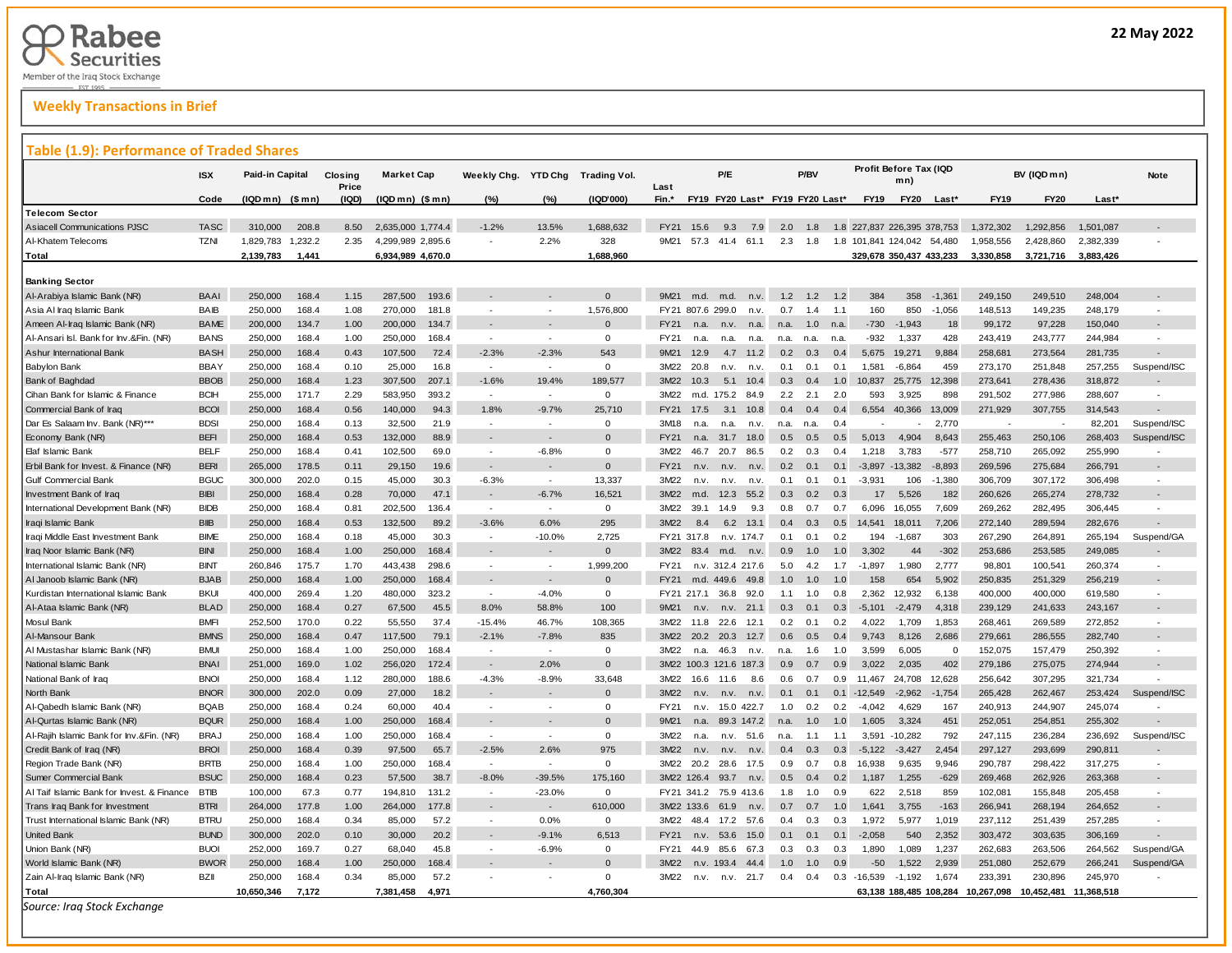

## **Table (2.0): Performance of Traded Shares**

|                                        | <b>ISX</b>  | Paid-in Capital   |             | Closing<br>Price | <b>Market Cap</b> |              | Weekly Chg. YTD Chg |          | <b>Trading Vol.</b> | Last        |                        | P/E              |            |      | P/BV                            |             | Profit Before Tax (IQD | mn)         |          |                          | BV (IQD mn)              |           | Note        |
|----------------------------------------|-------------|-------------------|-------------|------------------|-------------------|--------------|---------------------|----------|---------------------|-------------|------------------------|------------------|------------|------|---------------------------------|-------------|------------------------|-------------|----------|--------------------------|--------------------------|-----------|-------------|
|                                        | Code        | $(IQDmn)$ $($mn)$ |             | (IQD)            | (IQD mn) (\$ mn)  |              | (%)                 | (%)      | (IQD'000)           | Fin.*       |                        |                  |            |      | FY19 FY20 Last* FY19 FY20 Last* |             | <b>FY19</b>            | <b>FY20</b> | Last*    | <b>FY19</b>              | <b>FY20</b>              | Last*     |             |
| <b>Industry Sector</b>                 |             |                   |             |                  |                   |              |                     |          |                     |             |                        |                  |            |      |                                 |             |                        |             |          |                          |                          |           |             |
| <b>Baghdad for Packing Materials</b>   | <b>IBPM</b> | 1,080             | 0.7         | 2.00             | 2,160             | 1.5          |                     |          | $\mathbf{0}$        |             | 3M22 114.0 311.2       |                  | n.v.       | 2.0  | 2.1                             | 2.0         | 22                     | 8           | 26       | 1,046                    | 1,053                    | 1,099     |             |
| <b>Baghdad Soft Drinks</b>             | <b>IBSD</b> | 204,335           | 137.6       | 4.40             | 899,075           | 605.4        | $-2.2%$             | 8.6%     | 261,570             | 3M22        | 11.5                   | 12.0             | n.a        | 1.6  | 1.7                             | 1.8         | 57,217                 | 68,911      | 6,606    | 366,178                  | 427,225                  | 507,173   |             |
| <b>Electronic Industries</b>           | <b>IELI</b> | 18,000            | 12.1        | 0.45             | 8,100             | 5.5          |                     |          | $\mathbf{0}$        | 6M17        | n.a.                   | n.a.             | n.v.       | n.a. | n.a.                            | 0.6         |                        |             | $-902$   |                          |                          | 12,921    | Suspend/ISC |
| Fallujah for Construction Mat. (NR)    | <b>IFCM</b> | 3,120             | 2.1         | 3.50             | 10,920            | 7.4          | $-3.0%$             | 19.3%    | 48,730              | 9M21        | 166.9                  | n.a.             | 76.4       | 1.3  | n.a.                            | 3.7         | 28                     |             | 107      | 3,575                    |                          | 2,952     |             |
| Nationality H. Furniture (NR)***       | <b>IHFI</b> | 1,660             | 1.1         | 1.50             | 2,490             | 1.7          |                     | 15.4%    | 720                 | FY21        | n.a.                   | n.v.             | n.a.       | n.a. | 1.0                             | 1.2         |                        | $-63$       | 204      |                          | 2,311                    | 2,107     |             |
| Al-Hilal Industries                    | HLI         | 12,375            | 8.3         | 0.88             | 10,890            | 7.3          | $-1.1%$             | 83.3%    | 132,760             | 9M21        | n.a.                   | n.a.             | n.v.       | n.a. | n.v.                            | n.v.        | $\sim$                 |             | $-446$   | $\overline{\phantom{a}}$ | $-20,746$                | $-21,625$ |             |
| Iraqi for Carton Manufacturies         | <b>IICM</b> | 7,590             | 5.1         | 0.98             | 7,438             | 5.0          | $-3.0%$             | $-6.7%$  | 2.433               | 6M21        | n.a.                   | n.a.             | n.v.       | n.a. | n.a.                            | n.v.        | $\overline{a}$         |             | $-149$   |                          |                          | $-3,643$  |             |
| Iraqi Date Processing & Marketing      | <b>IIDP</b> | 17,250            | 11.6        | 1.09             | 18,803            | 12.7         | $\sim$              | $-6.0%$  | $\Omega$            |             | 9M21 281.8             | n.a.             | n.v        | 1.0  | 1.0                             | 0.9         | 80                     | 45          | $-1,109$ | 20,996                   | 21,081                   | 21,030    | Suspend/GA  |
| Iraqi Engineering Works                | <b>IIEW</b> | 1,500             | 1.0         | 4.65             | 6,975             | 4.7          |                     | 80.2%    | $\mathbf{0}$        | 3M22        | n.a.                   | n.a.             | n.v.       | n.a. | n.a                             | 7.1         |                        |             | $-11$    |                          |                          | 976       |             |
| Iraqi For Tufted Carpets               | <b>IITC</b> | 500               | 0.3         | 16.50            | 8,250             | 5.6          | $-2.9%$             | 10.0%    | 59,909              | 3M22        | 6.7                    | 8.1              | n.v.       | 1.8  | 1.8                             | 3.0         | 749                    | 688         | 226      | 2,514                    | 2,713                    | 2,756     | $\sim$      |
| AI-Khazer for Construction M.          | <b>IKHC</b> | 1,100             | 0.7         | 2.30             | 2,530             | 1.7          |                     | 21.1%    | $\mathbf{0}$        | <b>FY20</b> | 125.2                  | 12.1             | 25.0       | 1.1  | n.a.                            | n.a.        | 12                     | 101         | 101      | 1,370                    |                          |           |             |
| AL-Kindi of Veterinary Vac.            | <b>IKLV</b> | 5,940             | 4.0         | 1.55             | 9,207             | 6.2          | $-1.9%$             | $-0.6%$  | 1,550               | 3M22        |                        | 46.3 411.5       | n.v        | 1.4  | n.a.                            | 1.3         | 217                    | 19          | $-143$   | 7,092                    | $\sim$                   | 7,125     | $\sim$      |
| Al-Mansour Pharmaceutical Industries   | <b>IMAP</b> | 16,000            | 10.8        | 2.60             | 41,600            | 28.0         | $-0.4%$             | 21.5%    | 11,533              | 3M22        | n.v.                   | n.v.             | n.v.       | 1.1  | 1.6                             | 4.1         | $-1,961$               | $-286$      | $-64$    | 5,511                    | 5,755                    | 10,103    |             |
| Modern Chemical Industries (NR)        | <b>IMCI</b> | 180               | 0.1         | 100.00           | 18,000            | 12.1         |                     | 43.9%    | 1,052,615           | 3M22        | n.v.                   | n.v.             | n.a        | 3.6  | 2.3                             | 3.8         | $-42$                  | $-169$      | $-18$    | 5,006                    | 4,838                    | 4,757     |             |
| Modern Construction Mat. (NR)          | <b>IMCM</b> | 5,371             | 3.6         | 0.47             | 2,524             | 1.7          |                     |          | $\mathbf{0}$        | FY13        | n.a.                   | n.a.             | 10.4       | n.a  | n.a                             | 0.5         |                        |             | 263      |                          |                          | 4,936     | Suspend/ISC |
| National Comp. for Met. Ind. M.&B.     | <b>IMB</b>  | 7,500             | 5.1         | 2.32             | 17,400            | 11.7         | $-7.2%$             | $\sim$   | 3,927               | 9M21        | n.v.                   |                  | n.v. 186.7 | n.v. | n.v.                            | n.v.        | $-541$                 | $-299$      | 70       | $-3,117$                 | $-3,246$                 | $-2,889$  |             |
| Modern Sew ing***                      | <b>IMOS</b> | 2,000             | 1.3         | 6.40             | 12,800            | 8.6          | $-1.5%$             | 20.8%    | 33,441              | 3M22        | 19.6                   | 39.7             | 21.0       | 2.9  | 5.2                             | 3.7         | 391                    | 396         | 152      | 2,230                    | 2,561                    | 3,476     |             |
| National Chemical & Plastic Industries | <b>INCP</b> | 15,188            | 10.2        | 2.44             | 37,058            | 25.0         | $-2.0%$             | 0.8%     | 18,383              | 9M21        | 28.1                   | n.a.             | 32.9       | 8.4  | n.a.                            | 3.2         | 1,026                  |             | 845      | 3,430                    |                          | 11,502    |             |
| Ready Made Clothes***                  | <b>IRMC</b> | 3,187             | 2.1         | 11.90            | 37,921            | 25.5         | 1.3%                | $-8.5%$  | 1,597               |             | FY21 116.1 170.8 224.9 |                  |            | 10.7 | 8.8                             | 19.9        | 198                    | 111         | 195      | 1,864                    | 2,149                    | 1,904     |             |
| The Light and Mining Industries (NR)   | ITLI        | 16,800            | 11.3        | 0.31             | 5,208             | 3.5          |                     |          | 0                   | FY17        | n.a.                   | n.a.             | n.v.       | n.a. | n.a.                            | n.v.        |                        |             | $-1,547$ |                          |                          | -19,806   | Suspend/ISC |
| Total                                  |             | 340,676           | 229.4       |                  | 1,159,349         | 780.7        |                     |          | 1.629.168           |             |                        |                  |            |      |                                 |             | 57.396                 | 69.462      | 4.406    | 417.697                  | 445.694                  | 546.855   |             |
|                                        |             |                   |             |                  |                   |              |                     |          |                     |             |                        |                  |            |      |                                 |             |                        |             |          |                          |                          |           |             |
| <b>Hotel &amp; Tourism Sector</b>      |             |                   |             |                  |                   |              |                     |          |                     |             |                        |                  |            |      |                                 |             |                        |             |          |                          |                          |           |             |
| Ashour Hotel (NR)                      | <b>HASH</b> | 376               | 0.3         | 9.50             | 3,576             | 2.4          | $-5.0%$             | 48.4%    | 29,189              | 3M22        | n.v.                   | n.v.             | n.a.       | 18.1 | 18.1                            | 26.8        | $-29$                  | $\Omega$    |          | 133                      | 133                      | 133       |             |
| <b>Baghdad Hotel</b>                   | <b>HBAG</b> | 3,844             | 2.6         | 8.00             | 30,752            | 20.7         | $-1.2%$             | 2.3%     | 27,620              | 3M22        |                        | 13.5 142.4       | 13.7       | 4.1  | 4.7                             | 3.5         | 2,386                  | 216         | 560      | 7,827                    | 6,519                    | 8,695     |             |
| <b>Babylon Hotel</b>                   | <b>HBAY</b> | 2,000             | 1.3         | 85.00            | 170,000           | 114.5        |                     | 6.3%     | 6,318               | 3M22        | 36.2                   | 80.3             | 36.1       | 13.0 | 17.2 12.6                       |             | 4,146                  | 1,933       | 3,117    | 11,550                   | 9,013                    | 13,530    |             |
| <b>Ishtar Hotels</b>                   | <b>HISH</b> | 7,000             | 4.7         | 9.30             | 65,100            | 43.8         | 1.1%                | 102.2%   | 11,099              | 6M21        | n.a.                   | n.v.             | n.v.       | n.a  | 3.5                             | 6.5         | $\sim$                 | $-1,907$    | $-505$   |                          | 10,499                   | 9,948     |             |
| Karbala Hotels***                      | <b>HKAR</b> | 7,500             | 5.1         | 0.95             | 7,125             | 4.8          | $-2.1%$             | 3.3%     | 2,693               | 9M21        |                        | n.v. 179.6 240.5 |            | 0.8  | 0.7                             | 0.9         | $-4$                   | 35          | $-11$    | 8,170                    | 8,203                    | 8,192     |             |
| Mansour Hotel                          | <b>HMAN</b> | 2,923             | 2.0         | 13.50            | 39,461            | 26.6         | $\sim$              | 28.6%    | 0                   | 6M21        | 50.2                   | n.v.             | n.v.       | 9.0  | 9.5                             | 12.8        | 757                    | $-1,104$    | $-115$   | 4,201                    | 2,771                    | 3,077     | Suspend/GA  |
| National Company for Tourism Inv.      | <b>HNTI</b> | 6,253             | 4.2         | 8.80             | 55,028            | 37.1         |                     | 1.7%     | $\Omega$            | 3M22        | 44.2                   | n.a.             | n.a        | 4.2  | n.a.                            | 3.3         | 1.286                  |             | 43       | 13,548                   |                          | 16,610    |             |
| Palestine Hotel                        | <b>HPAL</b> | 4,470             | 3.0         | 8.25             | 36,878            | 24.8         | $\sim$              | $-1.7%$  | 0                   | 3M21        | 98.7                   | n.a.             | n.v        | 4.8  | n.a.                            | 4.2         | 430                    | $\sim$      | $-38$    | 8,822                    |                          | 8,858     | Suspend/GA  |
| Al-Sadeer Hotel***                     | <b>HSAD</b> | 1,363             | 0.9         | 14.50            | 19,762            | 13.3         | $-3.3%$             | 35.5%    | 77,854              | 3M22        | m.d.                   | m.d.             | n.a.       | n.v. | n.a.                            | 17.7        | $-146$                 |             | $-26$    | $-819$                   |                          | 1,118     |             |
| Mosul Dam Tourist Village (NR)         | <b>HTVM</b> | 240               | 0.2         | 6.27             | 1,505             | 1.0          | 10.0%               | 71.8%    | 35,269              | 3M22        | 12.1                   | n.v.             | n.v.       | n.v. | n.v.                            | n.a.        | 109                    | $-177$      | 11       | $-1,417$                 | $-1,579$                 |           |             |
| Total                                  |             | 35.969            | 24.2        |                  | 429.185           | 289.0        |                     |          | 190.042             |             |                        |                  |            |      |                                 |             | 8.936                  | $-1.003$    | 3,037    | 52.017                   | 35.559                   | 70.161    |             |
|                                        |             |                   |             |                  |                   |              |                     |          |                     |             |                        |                  |            |      |                                 |             |                        |             |          |                          |                          |           |             |
| Services Sector                        |             |                   |             |                  |                   |              |                     |          |                     |             |                        |                  |            |      |                                 |             |                        |             |          |                          |                          |           |             |
| Al-Ameen Estate Inv                    | SAEI        | 6,960             | 4.7         | 1.50             | 10,440            | 7.0          |                     |          | $\Omega$            | 3MD2        | 30.7                   | 30.1             | 51.3       | 07   | 07                              | 1.4         | 169                    | 174         | $-38$    | 6,453                    | 7,093                    | 7,308     |             |
| AL-Badia for General Trans             | <b>SBAG</b> | 2,200             | 1.5         | 0.59             | 1,298             | 0.9          |                     |          | 0                   | FY17        | n.a.                   | n.a.             | n.v.       | n.a. | n.a.                            | 1.2         |                        |             | $-339$   | $\overline{\phantom{a}}$ |                          | 1,121     | Suspend/ISC |
| <b>Baghdad Passengers Transport</b>    | <b>SBPT</b> | 1,000             | 0.7         | 30.50            | 30,500            | 20.5         | 5.6%                | 10.9%    | 38,796              | 3M22        | 10.1                   | 11.9             | n.a.       | 4.6  | 4.5                             | 5.4         | 1,785                  | 1,559       | 1,078    | 3,891                    | 4,107                    | 5,623     |             |
| Ibdaa Al-Sharq Al-Aw sat G. Cont. (NR) | <b>SIBD</b> | 3,000             | 2.0         | $\overline{a}$   |                   |              |                     |          | $\mathbf 0$         | 3M22        |                        |                  | n.a        | n.a. |                                 |             | 164                    | 201         | $-48$    | 4,510                    | 4,682                    | 4,624     |             |
| Iraqi for General Transp. (NR)         | <b>SIGT</b> | 3,900             | 2.6         | 1.14             | 4.446             | 3.0          |                     |          | $\Omega$            | 3M21        | n.a.<br>n.a.           | n.a.<br>n.a.     | n.v.       | n.a. | n.a.                            | n.a.<br>1.4 |                        |             | $-29$    |                          |                          | 3,183     | Suspend/ISC |
|                                        | <b>SILT</b> | 14,000            | 9.4         | 1.55             |                   | 14.6         | in 1919.            |          | 0                   | 3M20        | n.v.                   |                  | n.v.       | 2.7  | n.a                             | 2.8         | $-1,226$               | $\sim$      | 424      | 7,733                    | $\overline{\phantom{a}}$ |           |             |
| Iraqi Land Transport                   | <b>SKTA</b> |                   |             |                  | 21,700            |              |                     | $-9.3%$  |                     |             |                        | n.a.             |            |      | n.a.                            |             |                        |             |          |                          |                          | 7,733     | Suspend/ISC |
| Kharkh Tour Amuzement City***          |             | 1,500             | 1.0         | 2.72             | 4,080             | 2.7          | $-10.8%$            |          | 758,834             |             | 3M22 151.7             | n.v.             | 3.9        | 4.1  | 3.9                             | 2.5         | 34                     | $-42$       | 263      | 1,161                    | 1,119                    | 1,641     |             |
| Al-Mosul for Funfairs***               | <b>SMOF</b> | 1,500             | 1.0         | 11.40            | 17,100            | 11.5         | $\sim$              | 0.9%     | 4,560               | 3M22        |                        | 50.7 346.2 157.6 |            | 6.5  | 64                              | 8.2         | 252                    | 37          | $-55$    | 1,982                    | 2,021                    | 2,084     |             |
| Mamoura Real-estate Inv                | <b>SMRI</b> | 22,780            | 15.3        | 2.99             | 68,112            | 45.9         |                     | 19.6%    | $\mathbf{0}$        | 3M22        | m.d.                   | m.d.             | 47.2       | 1.7  | 3.0                             | 2.7         |                        | 27          | 57       | 23,364                   | 23,391                   | 24,797    | Suspend/GA  |
| AL-Nukhba for Construction             | <b>SNUC</b> | 2,066             | 1.4<br>39.7 | 0.45             | 929<br>158,606    | 0.6<br>106.8 | $-10.0%$            | $-10.0%$ | 2,768               | 9M21        | n.v.                   |                  | n.v. 438.3 | 0.3  | 0.3                             | 0.4         | $-13$                  | $-12$       | 5        | 2,528<br>51,623          | 2,516                    | 2,516     |             |
|                                        |             | 58,906            |             |                  |                   |              |                     |          | 804,957             |             |                        |                  |            |      |                                 |             | 1,165                  | 1.944       | 1,318    |                          | 44,929                   | 60,631    |             |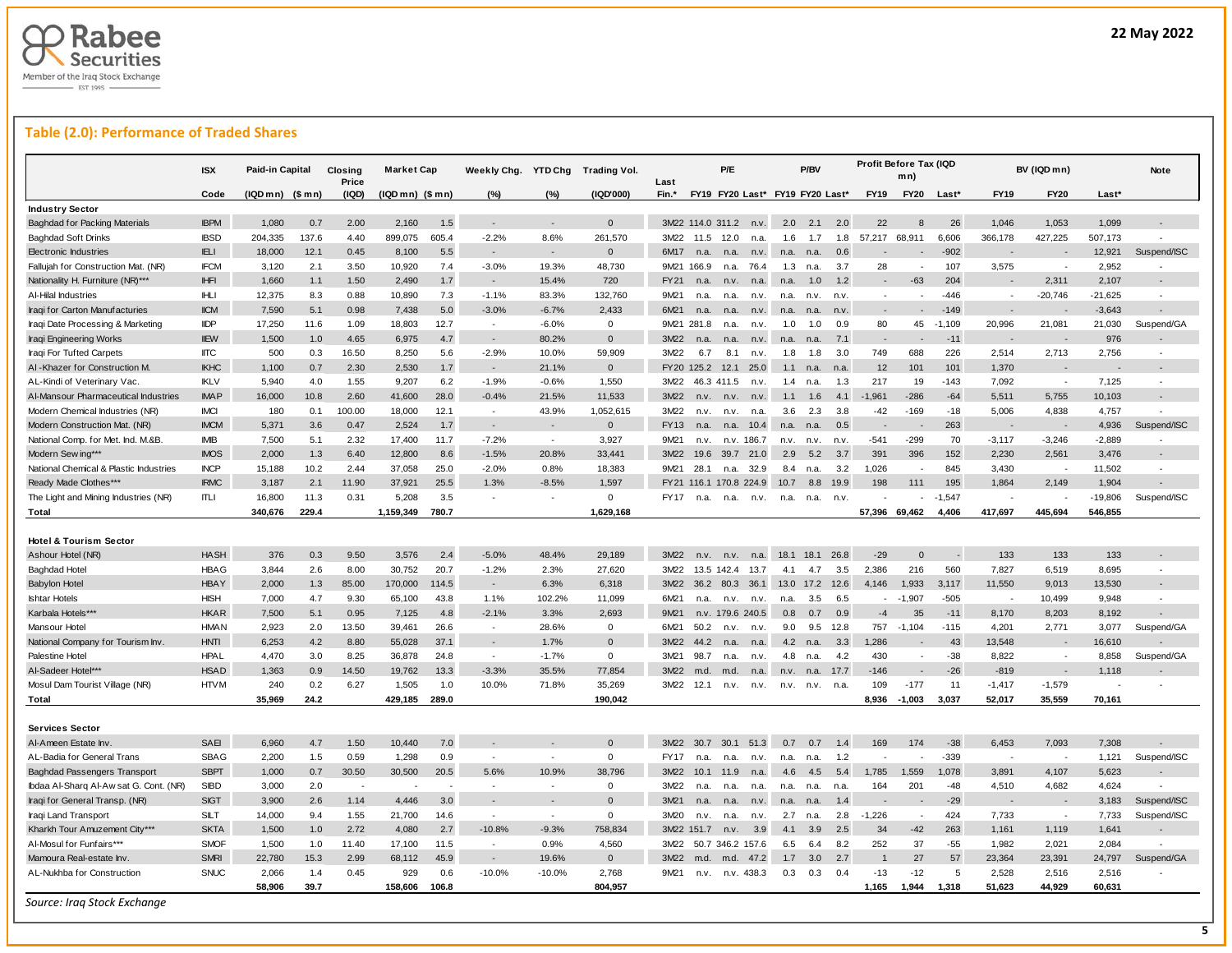

L

## **Table (2.1): Performance of Traded Shares**

|                                        | <b>ISX</b>  | Paid-in Capital   |       | Closing<br>Price | <b>Market Cap</b> |       | Weekly Chg.              | YTD Chg                  | Trading Vol.   | Last  |                       | P/E              |            |                                 | P/BV |      | Profit Before Tax (IQD   | mn)                      |                |                                                          | BV (IQD mn)              |        | Note                     |
|----------------------------------------|-------------|-------------------|-------|------------------|-------------------|-------|--------------------------|--------------------------|----------------|-------|-----------------------|------------------|------------|---------------------------------|------|------|--------------------------|--------------------------|----------------|----------------------------------------------------------|--------------------------|--------|--------------------------|
|                                        | Code        | $(IQDmn)$ $($mn)$ |       | (IQD)            | $(IQDmn)$ $(Smn)$ |       | (%)                      | (%)                      | (IQD'000)      | Fin.* |                       |                  |            | FY19 FY20 Last* FY19 FY20 Last* |      |      | <b>FY19</b>              | <b>FY20</b>              | Last*          | <b>FY19</b>                                              | <b>FY20</b>              | Last*  |                          |
| <b>Agriculture Sector</b>              |             |                   |       |                  |                   |       |                          |                          |                |       |                       |                  |            |                                 |      |      |                          |                          |                |                                                          |                          |        |                          |
| Al-Ahlyia for Agricultural Prod.       | AAHP        | 575               | 0.4   | 0.94             | 541               | 0.4   |                          |                          | $\Omega$       | 9M21  |                       | 30.5 34.8        | n.v.       | 1.8                             | 2.0  | 1.7  | 21                       | 18                       | $-9$           | 348                                                      | 327                      | 313    | $\blacksquare$           |
| Iraqi Agricultural Products Mark. Meat | AIPM        | 5,000             | 3.4   | 4.85             | 24,250            | 16.3  | $-3.0%$                  | 7.8%                     | 24.664         | 3M22  |                       | 43.6 735.2 45.7  |            | 3.0                             | 2.8  | -2.4 | 641                      | 36                       | 133            | 8,034                                                    | 8,162                    | 9,946  | $\blacksquare$           |
| Iraqi Agricultural Products            | <b>AIRP</b> | 360               | 0.2   | 21.00            | 7.560             | 5.1   | 7.7%                     | 13.5%                    | 10.219         | 3M22  | 32.3                  | 34.3             | 12.6       | 1.7                             | 1.8  | 2.7  | 158                      | 156                      | 151            | 2,532                                                    | 2.504                    | 2,753  | $\sim$                   |
| Iraqi for Seed Production***           | AISP        | 20,000            | 13.5  | 11.46            | 229.200           | 154.3 | $-1.2%$                  | 27.2%                    | 887.809        | 9M21  | 16.7                  | 7.9              | n.v.       | 3.3                             | 3.0  | 3.0  | 4.741                    | 14.088                   | 8.356          | 24,344                                                   | 36,376                   | 76,689 |                          |
| Modern Animal & Agr. Production        | AMAP        | 4,101             | 2.8   | 0.21             | 861               | 0.6   |                          | $\sim$                   | $\Omega$       | 6M20  | n.a.                  | n.a.             | 9.8        | n.a.                            | n.a. | 0.2  | $\overline{\phantom{a}}$ | $\overline{\phantom{a}}$ | 44             | $\overline{\phantom{a}}$                                 | $\overline{\phantom{a}}$ | 4,066  | Suspend/ISC              |
| Middle East Prod. & Marketing-Fish     | AMEF        | 300               | 0.2   | 8.25             | 2,475             | 1.7   |                          |                          | 50             | 6M21  | n.v.                  | n.v.             | n.v.       | 1.9                             | 4.3  | 3.4  | $-174$                   | -42                      | 44             | 1,383                                                    | 664                      | 722    | $\blacksquare$           |
| AL - Rebas for Poultry & Feed          | AREB        | 30.000            | 20.2  |                  |                   |       |                          |                          | $\Omega$       | 9M21  | n.a.                  | n.a.             | n.a.       | n.a. n.a.                       |      | n.a. | 2,794                    | 3,194                    | $-118$         | 41,062                                                   | 17,682                   | 17,564 |                          |
| Total                                  |             | 30,336            | 20.4  |                  | 264,887           | 178.4 |                          |                          | 922,742        |       |                       |                  |            |                                 |      |      | 5,386                    | 14,257                   | 8,718          | 36,641                                                   | 48,032                   | 94,489 |                          |
| <b>Insurance Sector</b>                |             |                   |       |                  |                   |       |                          |                          |                |       |                       |                  |            |                                 |      |      |                          |                          |                |                                                          |                          |        |                          |
| AHliya For Insurance (NR)              | <b>NAHF</b> | 7,000             | 4.7   | 0.50             | 3,500             | 2.4   |                          | $-9.1%$                  | $\Omega$       | 3M22  | n.v.                  | n.v.             | 6.5        | 0.5                             | 1.5  | 0.5  | $-271$                   | $-113$                   | 126            | 2,168                                                    | 2,075                    | 7,316  |                          |
| Al-Ameen for Insurance***              | <b>NAME</b> | 4,690             | 3.2   | 0.55             | 2,580             | 1.7   | $-22.5%$                 | $-16.4%$                 | 13,842         |       | 3M22 118.2            | 19.9             | 6.7        | 0.7                             | 0.7  | 0.6  | 26                       | 144                      | 79             | 4,040                                                    | 4,228                    | 4,616  |                          |
| Dar Al-Salam for Insurance (NR)        | <b>NDSA</b> | 7.000             | 4.7   | 0.39             | 2.730             | 1.8   | $-18.8%$                 | $-32.8%$                 | $\overline{4}$ | 9M21  | 33.0                  | 48.7             | 39.5       | 0.6                             | 0.8  | 0.4  | 162                      | 161                      | 5              | 8,055                                                    | 8.077                    | 7.688  | $\overline{\phantom{a}}$ |
| Gulf Insurance&Reinsurance***          | <b>NGIR</b> | 7.000             | 4.7   | 0.23             | 1.610             | 1.1   | $-4.2%$                  | $-65.7%$                 | 3.657          |       | 9M21 123.9 323.2 18.5 |                  |            | 0.6                             | 2.1  | 0.2  | 13                       | 18                       | 65             | 2.361                                                    | 2,366                    | 7.605  |                          |
| Al-Hamraa for Insurance (NR)***        | <b>NHAM</b> | 25,000            | 16.8  | 0.70             | 17,500            | 11.8  | $-17.6%$                 | $-28.6%$                 | 1,623          | 9M21  | 5.0                   | 3.3              | n.v.       | 0.3                             | 0.3  | 1.6  | 686                      | 1,057                    | 1,488          | 9,287                                                    | 10,578                   | 11,054 |                          |
| <b>Total</b>                           |             | 50.690            | 34.1  |                  | 27,920            | 18.8  |                          |                          | 19,127         |       |                       |                  |            |                                 |      |      | 617                      | 1.267                    | 1,763          | 25,911                                                   | 27,323                   | 38,280 |                          |
| <b>Investment Sector</b>               |             |                   |       |                  |                   |       |                          |                          |                |       |                       |                  |            |                                 |      |      |                          |                          |                |                                                          |                          |        |                          |
| Al-Ameen Financial Inv. (NR)           | <b>VAMF</b> | 1,500             | 1.0   | 0.55             | 825               | 0.6   | $\sim$                   | $-8.3%$                  | $\mathbf{0}$   | 3M22  |                       | n.v. 404.9 106.8 |            | 1.6                             | 1.3  | 0.5  | $-7$                     | 3                        | $-1$           | 827                                                      | 829                      | 1,536  | Suspend/GA               |
| AL- Batek Investment (NR)              | <b>VBAT</b> | 1,000             | 0.7   | 0.45             | 450               | 0.3   | $\overline{\phantom{a}}$ | $\overline{\phantom{a}}$ | $\mathbf 0$    |       | FY19 558.5            |                  | n.a. 558.5 | 0.4                             | n.a. | 0.4  |                          | $\overline{\phantom{a}}$ | $\overline{1}$ | 1.220                                                    | $\sim$                   | 1,220  | Suspend/ISC              |
| Al-Khair for Financial Inv. (NR)       | <b>VKHF</b> | 7,000             | 4.7   | 0.10             | 700               | 0.5   |                          |                          | $\mathbf{0}$   | 6M20  | n.v.                  | n.a.             | n.v.       | 0.8                             | n.a. | 0.3  | $-1.246$                 | $\sim$                   | $-54$          | 2,048                                                    | $\overline{\phantom{a}}$ | 2.048  | Suspend/ISC              |
| Bain Al-Nahrain Financial Inv. (NR)    | <b>VMES</b> | 1,000             | 0.7   | 0.90             | 900               | 0.6   |                          | $\sim$                   | $\mathbf{0}$   | 3M22  | n.v.                  | n.v.             | n.v.       | 1.8                             | 1.9  | 1.9  | $-96$                    | $-35$                    | $-52$          | 498                                                      | 464                      | 466    |                          |
| AL-Wiaam for Financial Inv. (NR)       | <b>VWIF</b> | 2.000             | 1.3   | 0.25             | 500               | 0.3   | $\sim$                   | $-7.4%$                  | $\overline{0}$ | 3M22  | 24.3                  | 12.8 11.5        |            | 0.7                             | 0.7  | 0.3  | 63                       | 120                      | $-17$          | 1,890                                                    | 1.992                    | 1.949  | $\sim$                   |
| Al-Zaw raa for Financial Inv. (NR)     | <b>VZAF</b> | 1,150             | 0.8   | 0.20             | 230               | 0.2   |                          | $\sim$                   | $\mathbf 0$    | 9M21  | n.v.                  |                  | n.v. n.v.  | 0.4                             | 0.3  | 0.2  | $-58$                    | $-71$                    | $-27$          | 1,062                                                    | 1,167                    | 974    |                          |
| <b>Total</b>                           |             | 13.650            | 9.2   |                  | 3.605             | 2.4   |                          |                          | n              |       |                       |                  |            |                                 |      |      | $-1.343$                 | 17                       | $-150$         | 7.546                                                    | 4,452                    | 8.194  |                          |
| <b>Grand Total</b>                     |             | 13,320,356        | 8.970 |                  | 16.359.998 11.017 |       |                          |                          | 10.015.299     |       |                       |                  |            |                                 |      |      |                          |                          |                | 464.971 624.865 560.609 14.189.389 14.780.186 16.070.555 |                          |        |                          |

*Source: Iraq Stock Exchange*

\*Average data was calculated according to the recent twelve months, by dividing the total trading volume in the last twelve months by the total number of trading days (excluding the No. of days shares were suspended due to *\*\* Last Financials: The date of the most recent financial statements.* 

P/E (Last): While calculating P/E (Last), we divided "Current Mcap" to "trailing net profit" when the recently announced financial statements are for the interim period. For the companies which trailing profit cannot be ca we divided "Current MCap" to "annualized YTD profit," while calculating P/E (Last). We adjusted unaudited profit before tax values by deducting 15% income tax, while calculating annualized YTD profit.

 *P/BV (Last): Calculated by dividing "Current Mcap" to "BV in its Last Financials".*

Iraqi banks started to publish IFRS annual reports starting 2016; however, interim period results are available according to Iraqi accounting rules. As a result, we will continue to depend only on the financial results pre *rules to be able to work with consistent data till the financial statements for both quarterly and annual data will be available according to IFRS standards.* 

\*\*\*When the original shares resume trading, we start using the number of shares that the company will reach after the capital increase with the assumption that the capital increase was reflected to the price of the shares. *Mcap.*

*Note: "Suspend/ISC" companies are not trading due to ISC Instructions.*

 *"Suspend/GA" companies are not trading due to General Assembly Meetings.*

"(NR)": These are the companies which are trading in the Non-Regular market (in compliance with Iraq Securities Commission law numbered 132/9 on 20/12/2012). These companies were moved to the secondary market (non-regular) decrease in their trading volume and the number of days that these companies are being traded for. Please note, according to the Regulations of the Secondary Market, in each trading session, the average share price will be maximum increase and decrease of +/- 20% will be based on the average price in the previous session. The price should be valid during three effective trading sessions after the listing, and it will be free in the first tra "We use the FX rate given by the bank that Rabee Securities makes its banking transactions while calculating the dollar values in our research reports instead of CBI market FX rate to be more conservative."